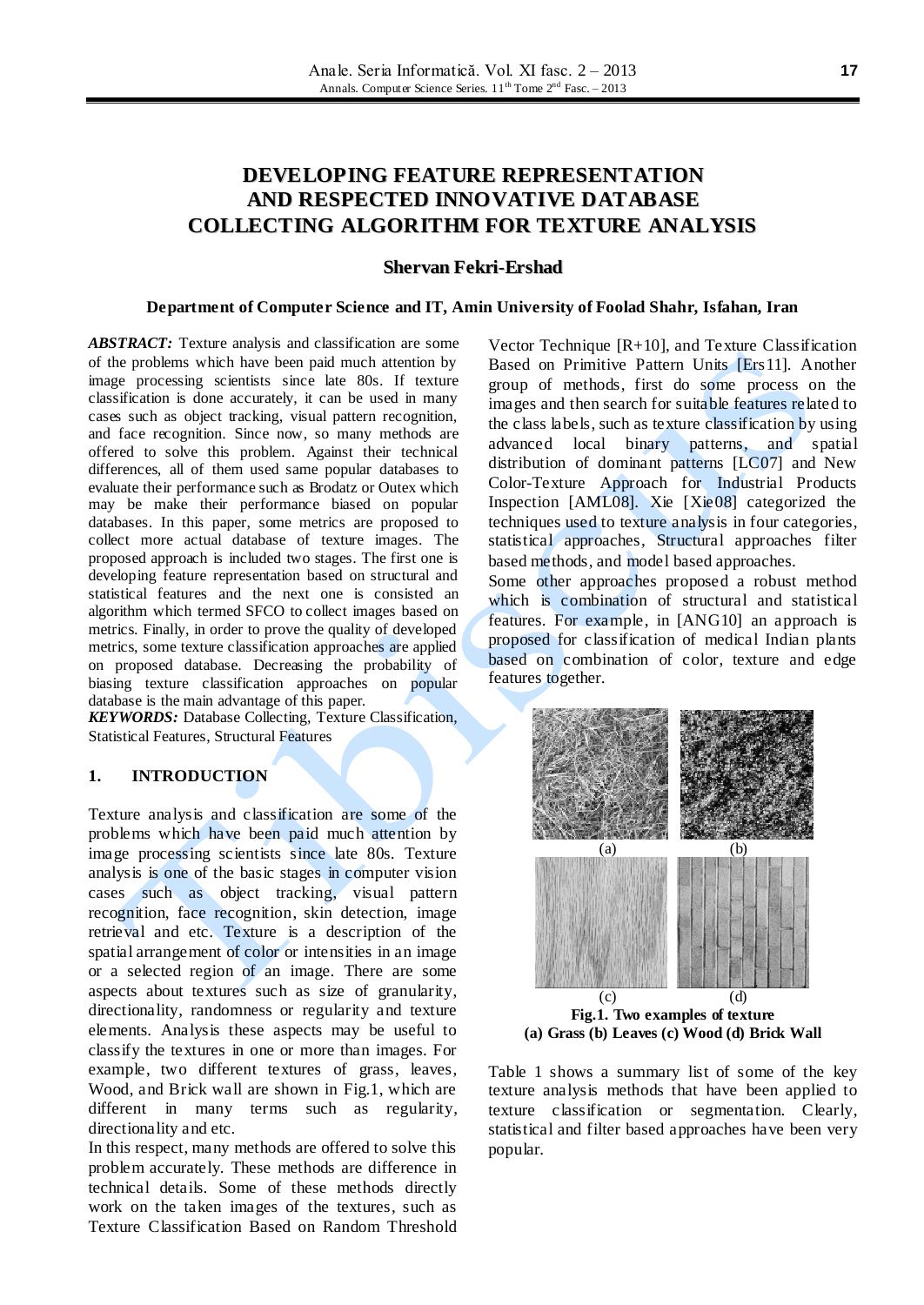| Category            | Method                         |  |  |
|---------------------|--------------------------------|--|--|
|                     | 1. Histogram properties        |  |  |
|                     | 2. Co-occurrence matrix        |  |  |
| Statistical         | 3. Local binary pattern        |  |  |
|                     | 4. Other gray level statistics |  |  |
|                     | 5. Autocorrelation             |  |  |
|                     | 6. Registration-based          |  |  |
|                     | 1. Primitive measurement       |  |  |
|                     | 2. Edge Features               |  |  |
| Structural          | 3. Skeleton representation     |  |  |
|                     | 4. Morphological operations    |  |  |
|                     | 1. Spatial domain filtering    |  |  |
|                     | 2. Frequency domain analysis   |  |  |
| <b>Filter Based</b> | 3. Joint spatial/spatial-      |  |  |
|                     | frequency                      |  |  |
|                     | 1. Fractal models              |  |  |
| <b>Model Based</b>  | 2. Random field model          |  |  |
|                     | 3. Texem model                 |  |  |

#### **Table 1: Inexhaustive list of textural analysis methods**

Against, technical differences between proposed texture analysis techniques, in order to evaluate their performance, all of them applied their algorithms on same popular databases such as Brodatz and Outex. This similarity may make them biased on databases.

In this respect, there are some basic questions here that, why these databases are used? How much are these natural? Or, how much are different their images in terms of regularity, directionality or etc? Briefly, why these texture images are collected in a database?

Since late 90s, nearly all of the proposed texture classification methods considered Outex and Brodatz databases as the train and test images. It may make methods and related performance biased to these images. This problem absolutely decrease the accurately rate versus untrained images in real applications. Some researchers were proposed texture analysis techniques with high accuracy rate which are not useful in special applications because of biasing to the popular databases.

In this paper, some metrics are proposed to choose an image for a texture database which is more general than previous. In order to have a more general database which includes high range of natural textures, an algorithm is proposed to collect images using proposed metrics.

# **2. METRICS TO ANALYSIS TEXTURES**

The aim of this section is to look for features that discriminate textures. In this respect, previous features are looked to collect discriminative ones together as a feature vector called F. Since now, many features are proposed to analysis textures such as Local binary patterns (LBP), Haralick features, Voronoi polygon features, and histogram properties. There is a large overlap between these features. For example, Haralick features such as entropy and energy can be computed based on histogram properties. My researches are shown that some features are more different between natural textures as follows:

#### **2.1. Histogram Features**

The histogram can be easily computed, given the image. The shape of the histogram provides many clues as to the character of the texture. For example, a narrowly distributed histogram indicated the lowcontrast texture. A bimodal histogram often suggests that the texture contained an object with a narrow intensity range against a background of differing intensity. Different useful parameters (image features) can be worked out from the histogram to quantitatively describe the first-order statistical properties of the image.

Most often the so-called central moments are derived from it to characterize the texture. Among them, mean, skewness, kurtosis, energy and entropy are more reliable and discriminant for texture analysis and classification. These are defined by Equations (1 to 4) as below.

Mean:  $f_1 = \sum_{i=0}^{G-1} iP(i)$  (1)

Skewness: 
$$
f_2 = \sigma^{-2} \sum_{i=0}^{G-1} (i - f_1)^2 p(i)
$$
 (2)

Kurtosis=  $f_a = \sigma^{-4} \sum_{i=0}^{G-1} (i - f_1)^4 p(i) - 3$  (3)

$$
f_{4} = \sum_{i=0}^{G-1} [p(i)]^{2}
$$
 (4)

$$
f_{\mathbf{5}} = \sum_{i=\mathbf{0}}^{G-\mathbf{1}} p(i) \log_{2}[p(i)]
$$
\n
$$
\text{Entropy} = \qquad (5)
$$

Where, G is total number of intensity levels in image,  $p(i)$  means the occurrence probability of  $i_{th}$  level of intensity in image.  $\sigma$  is the total variance of the image.

The mean takes the average level of intensity of the image or texture being examined. The skewness is zero if the histogram is symmetrical about the mean, and is otherwise either positive or negative depending whether it has been skewed above or below the mean. The kurtosis is a measure of flatness of the histogram; the component '3' inserted in Eq.3 normalizes  $f_4$  to zero for a Gaussian-shaped histogram. The entropy is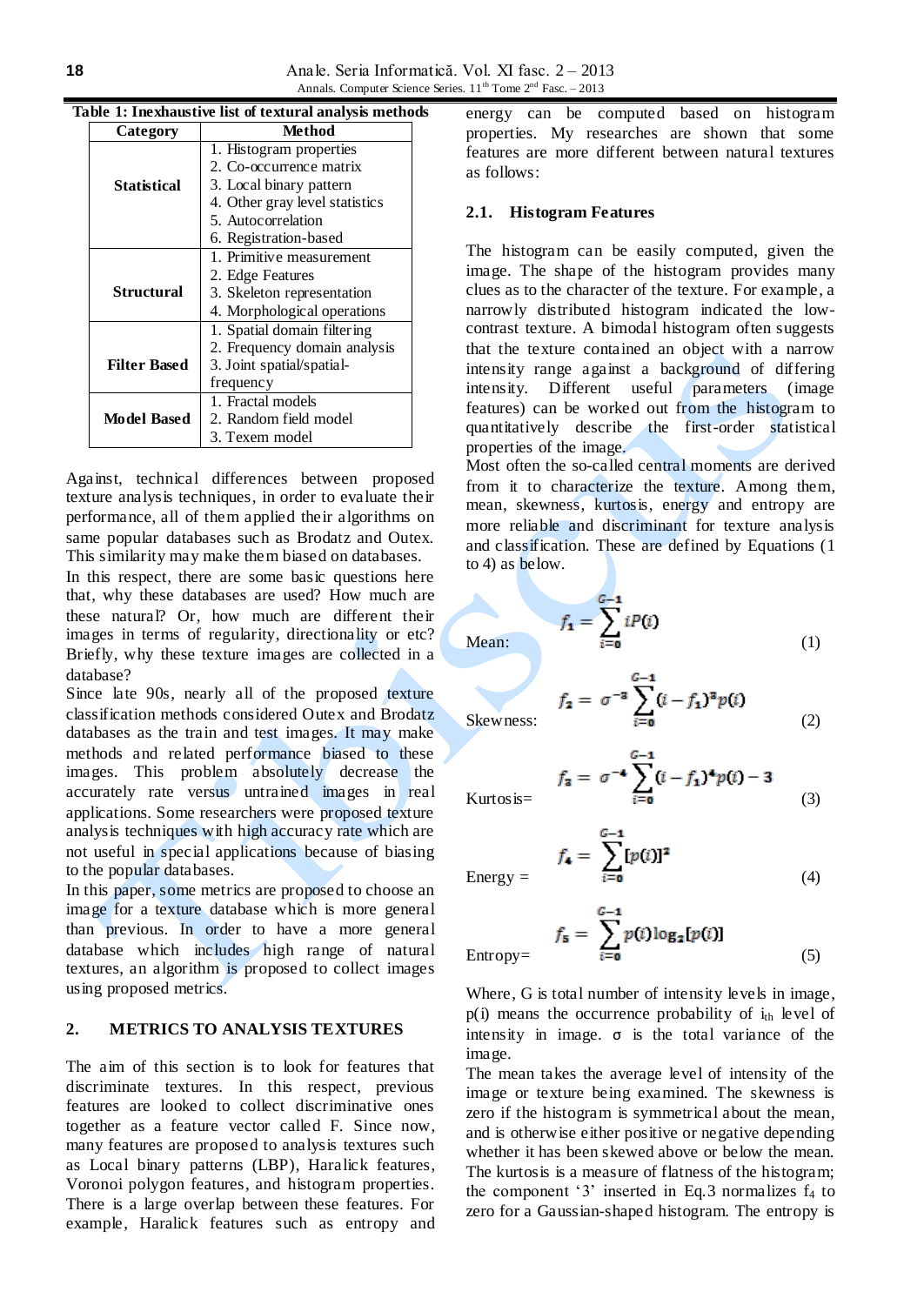a measure of histogram uniformity. Other possible features derived from the histogram are the minimum, the maximum, the range and the median value.

#### **2.2 Gray Tone Difference Matrixes**

A Grey-Tone Difference Matrix (GTDM) was suggested in [AK89] in an attempt to define texture measures correlated with human perception of textures. A GTD matrix is a column vector containing *G* elements. Its entries are computed based on measuring the difference between the intensity level of a pixel and the average intensity computed over a square, sliding window centered at the pixel. Suppose the image intensity level  $f(x, y)$  at location  $(x, y)$  is *i*,  $i=0,1,...,G-1$ . The average intensity over a window centered at (*x,y*) is

$$
\overline{f}_i = \overline{f}(x, y) = \frac{1}{W - 1} \sum_{m = -k}^{k} \sum_{n = -k}^{k} f(x + m, y + n)
$$
(6)

where K specifies the window size and  $W = (2K+1)2$ . The  $i_{th}$  entry of the gray-tone difference matrix is:

$$
S_i = \sum_{x=0}^{M-1} \sum_{y=0}^{N-1} |i - \overline{f}_i|
$$
 (7)

Notice, for all pixels having the intensity level i and otherwise,  $s(i) = 0$ .

Three different features were derived from the GTDM, to quantitatively describe such perceptual texture properties as follows:

A. Coarseness (defined by the size of texture primitives):

$$
\mathbf{f}_6 = \left(\boldsymbol{\epsilon} + \sum_{i=0}^{G-1} P_i \mathbf{s}(i)\right)^{-1} \tag{8}
$$

Where, ε is a small number to prevent the coarseness coefficient becoming infinite and pi is the estimated probability of the occurrence of the intensity level i and  $pi = Ni / n$ . Also, with *Ni* denoting the number of pixels that have the level *i*, and  $n = (N-K)(M-K)$ .

B. complexity (dependent on the number of different primitives and different average intensities):

$$
f_7 = \sum_{i=0}^{G-1} \sum_{j=0}^{G-1} \frac{|i-1|}{n(p_i+p_j)} [p_i s(i) + p_j s(j)], \qquad p_1, p_1 \neq 0
$$
\n(9)

C. texture strength (clearly definable and visible primitives):

$$
\mathbf{f}_8 = \frac{\sum_{i=0}^{G-1} \sum_{j=0}^{G-1} [(\mathbf{p}_i] + \mathbf{p}_j)(i-j)^2}{\epsilon + \sum_{i=0}^{G-1} s(i)} \tag{10}
$$

Some other features such as contrast and busyness can be derived using GTDM, but the result shows discrimination effect of these features are not much in this case.

### **2.3. Proposed Discriminant Feature Vector for Textures**

In order to collect a texture database, the first stage is providing a feature representation for each input candidate image. According to the previous sections, some metrics are described which can be derived for each image. In this respect, the feature vector F can be described as follows, which can be a good identifier for each input candidate.

$$
F_i = \{f_1, f_2, \dots, f_8\} \tag{11}
$$

Where,  $F_i$  means the feature vector which is computed for  $i_{th}$  candidate input image. Also,  $f_1, f_2, \ldots f_8$ , are the feature values which can be computed using Equations 1 to 11.

### **3. PROPOSED ALGORITHM TO COLLECT DATABASE**

The aim of this section is to propose an algorithm to choose texture images between candidates which should be collected in database. In order to collect a database in artificial intelligence cases, some motivations should be considered as follows:

A. The database should covered all search space which is really may be occurred in the case

B. The search space should be balanced in terms of samples and its feature values

In the previous section, an identifier feature vector is presented to analysis each texture candidates. Each texture candidates is a sample which can be joined to the database or not. In order to collect a database which handled two motivations, an algorithm is proposed in this section which is called SFCO (Selected Farthest Candidate by Others). SFCO is included nine steps, as follows:

I. Let "N", as the total number of images in desired database.

II. Compute the proposed feature vector F for all of the texture candidates as it is proposed in Equation 11. The computed feature vector for  $i_{th}$  candidate is notified by F<sup>i</sup> .

III. Compare the summation distance between each one of the Candidate images and all others, using Soergel distance [Mon04]. In order to choose the best distance metric, many other are studied [Cha08],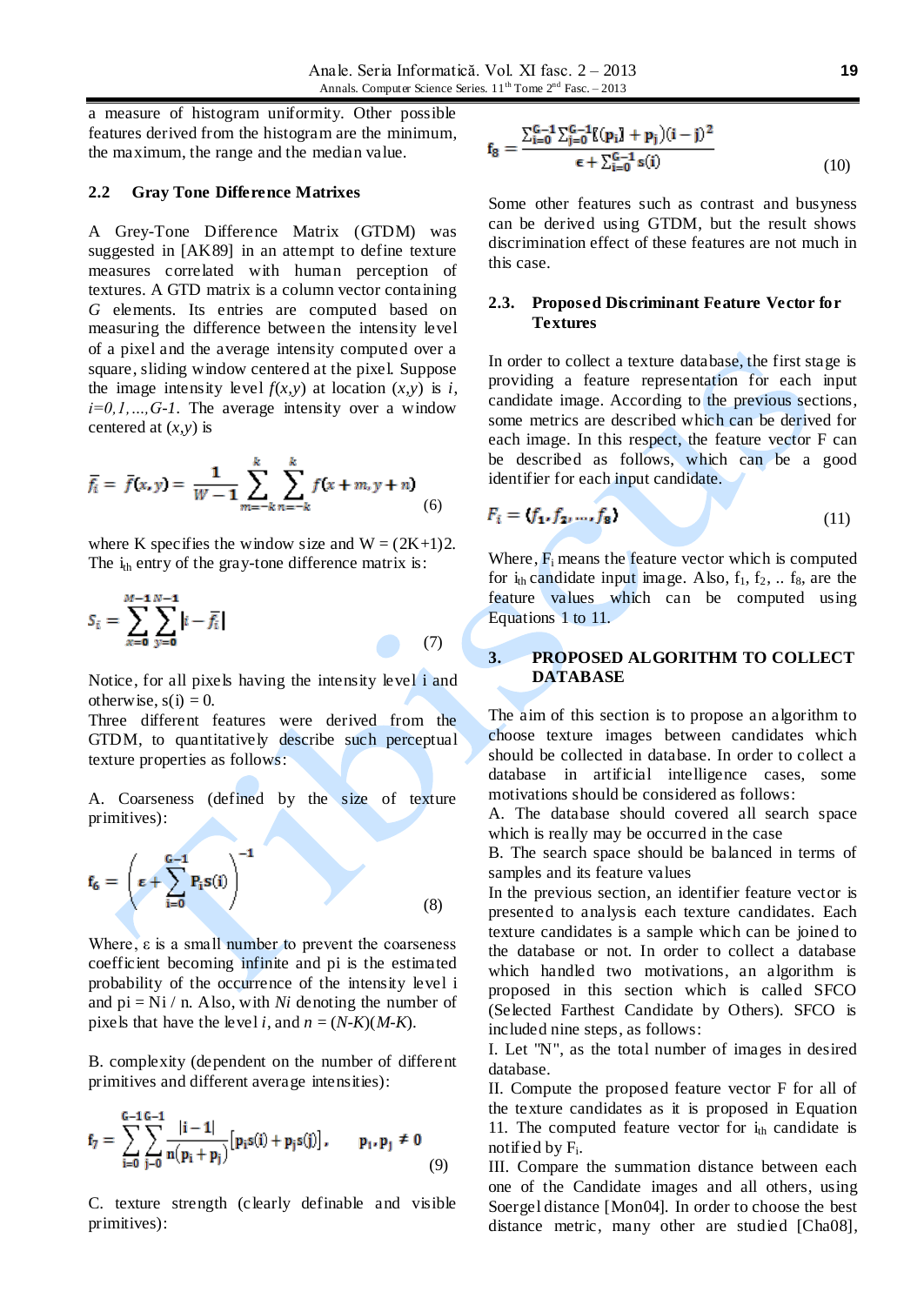finally, Soergel is provided most accuracy. It is shown in Equation 12.

$$
D_{i_{\text{th}} - \text{total}} = \sum_{j=1}^{N} [D(F_i)], F_j
$$
  

$$
D(F_i, F_j) = \frac{\sum_{k=1}^{8} |f_{ik} - f_{jk}|}{\sum_{k=1}^{8} [max(f_{ik}), f_{jk})}
$$
 (12)

where,  $D_{\text{th-total}}$  is shown the summation distance between  $i_{th}$  candidate and all of others.  $D(F_i, F_j)$ means the distance between feature vectors which are extracted for  $i_{th}$  and  $j_{th}$  candidates. Also, K is shown the number of features and  $f_{ik}$  is shown the value of  $k_{th}$  feature in  $F_i$ .

IV. Sort the candidates in a table based on their distance summation.

V. Choose the N candidates which are at the high rank of the sorted table.

VI. Compute the average feature vector for chosen set of images, using Equation 13. It is notified by  $F_{\text{ave}}$ .

$$
F_{avg} = \frac{1}{N} \sum_{j=1}^{N} D_{j_{th}-total}
$$
\n(13)

VII. Compare the distance between each one of the chosen images and  $F_{\text{avg}}$ . Select the maximum computed distance in this step as threshold. It is shown in equation 14.

$$
Threshold = Max (D(F_i, F_{avg})) for i = 1, 2, ..., N
$$
 (14)

VIII. Compare the distance between each one of Non-Chosen candidates and  $F_{\text{avg}}$ .

IX. Relocation each non-chosen images which have distance more than threshold, with chosen image which is at the lowest rank in the sorted table.

Notice, the steps 6 to 9 are considered to avoid of unbalanced groups. In order to example unbalanced groups, suppose some images that are similar together, in this respect, because of their total number, none of them may be chosen. This group of candidates is called unbalanced groups because of their size against other candidate groups. This is due to normalization part, 1/N which is used in equation 13 as a necessary parameter. In order to solve unbalanced problem, steps 6 to 9, are relocated center of unbalanced groups with forest member.

#### **4. RESULTS**

The main aim of this paper is discussed in two categories. The first goal is to propose some metrics to analysis textures and the second one is proposing a

texture collection algorithm. In order to evaluate the performance of the first aim, texture classification based on proposed feature vector may be a good idea. In this respect, one of the popular texture databases which call Brodatz is considered.

Brodatz dataset is included 112 classes of textures. In this dataset, each class is included one texture image in size of  $512\times512$ . In order to provide satisfied number of train and test images for classifying, each one is cropped to non-overlap windows in size of 128×128. In this respect, 16 images are provided for each class. At random, 40% of images are considered as train and 60% for test set [EH11]. The proposed feature extraction approach is applied on them. Finally, texture classification is done using K-nearest neighborhood as classifier. This process is repeated 10 times and the total classification rate is shown in the table 2. Also, J48 tree and Bayesian network are used as classifier in a same way. Notice, the computed feature vectors are normalized in each dimension based on the dimension range.

In order to compare the performance of the proposed feature extraction algorithm and other methods, classification is done using some other well-known, efficient and new feature representation methods such as combination of primitive pattern units and statistical features [Ers11], random threshold vector $[R+10]$ , and energy variation [Ers12]. The classification rates are shown in table2. Some other classifiers such as J48 tree and Bayesian Network are used. Respected, results are shown in table3.

| 1NN                     |                 |                 |                 |                 |  |
|-------------------------|-----------------|-----------------|-----------------|-----------------|--|
| Method                  | <b>Proposed</b> | [Ers $11$ ]     | $[R+10]$        | [Ers12]         |  |
| <b>Accuracy</b>         | $90.33 \pm 0.1$ | $93.31 \pm 0.5$ | $88.17 \pm 0.1$ | $89.46 \pm 0.2$ |  |
| rate                    |                 |                 |                 |                 |  |
| 3NN                     |                 |                 |                 |                 |  |
| Method                  | Proposed        | [Ers $11$ ]     | $[R+10]$        | [Ers $12$ ]     |  |
| <b>Accuracy</b><br>rate | $95.47 \pm 0.3$ | $95.23 \pm 0.5$ | $90.11 \pm 0.4$ | $94.2 \pm 0.6$  |  |
| 5NN                     |                 |                 |                 |                 |  |
| <b>Method</b>           | Proposed        | [Ers $11$ ]     | $[R+10]$        | [Ers12]         |  |
| <b>Accuracy</b><br>rate | $93.87 \pm 0.1$ | $94.31 \pm 0.4$ | $90.36 \pm 0.2$ | $90.07 \pm 0.6$ |  |

**Table2. The classification rate of proposed approach and some other methods using KNN classifier**

**Table3. The classification rate of proposed approach and some other methods using J48 and B.N. Classifiers**

| <b>J48 Tree</b>         |                 |         |                                                                       |              |  |  |
|-------------------------|-----------------|---------|-----------------------------------------------------------------------|--------------|--|--|
| Method                  | <b>Proposed</b> | [Ers11] | $[R+10]$                                                              | [ $Ers12$ ]  |  |  |
| <b>Accuracy</b><br>Rate |                 |         | $93.17 \pm 0.2$ 92.65 $\pm$ 0.2 86.47 $\pm$ 0.5                       | $93 \pm 0.1$ |  |  |
| <b>Bayesian Network</b> |                 |         |                                                                       |              |  |  |
| <b>Method</b>           | <b>Proposed</b> | [Ers11] | $[R+10]$                                                              | [Ers $12$ ]  |  |  |
| <b>Accuracy</b><br>Rate |                 |         | $95.87 \pm 0.3$   90.11 $\pm$ 0.5   85.49 $\pm$ 0.5   87.32 $\pm$ 0.4 |              |  |  |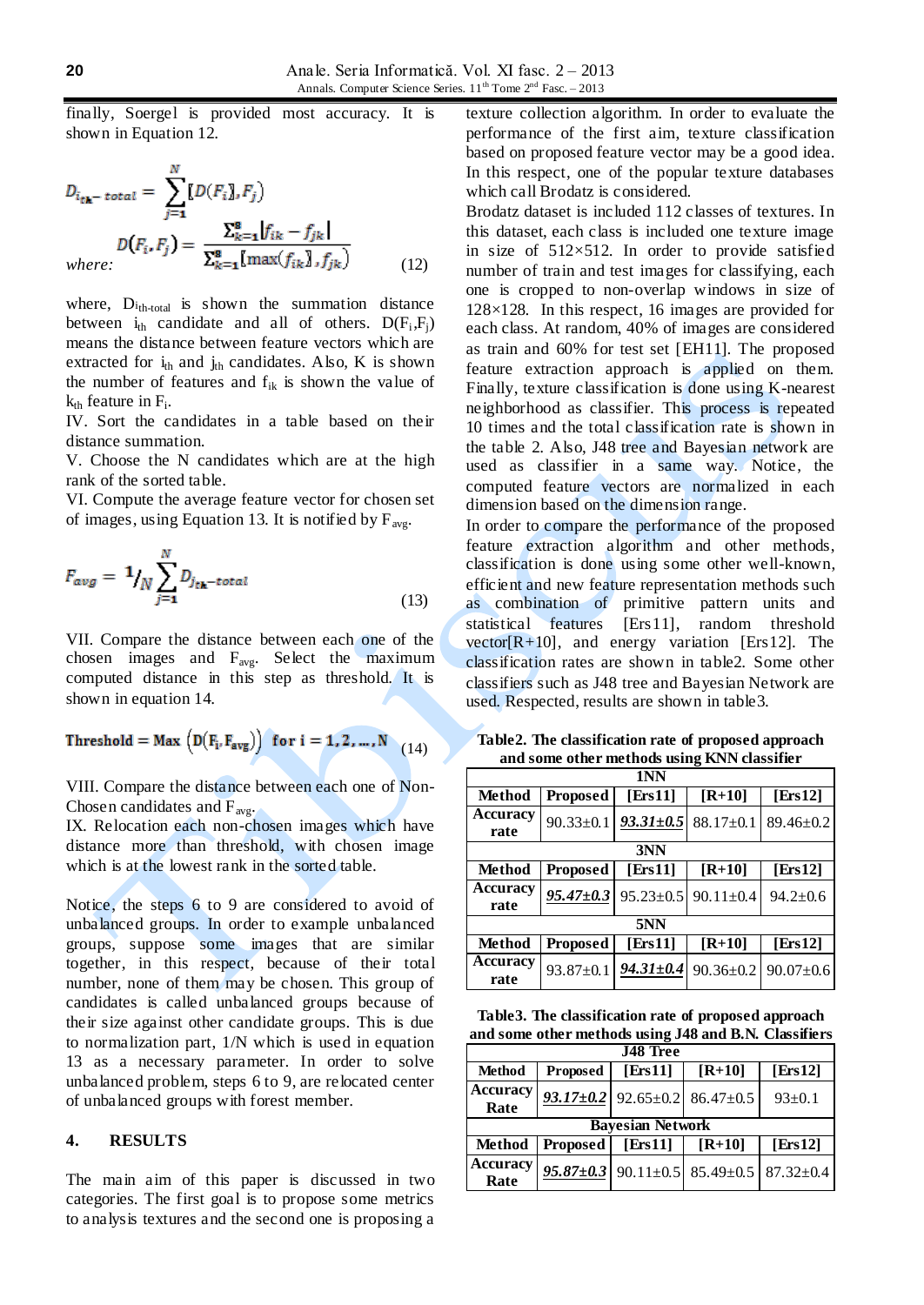As, it is shown in the tables2 and 3, the proposed feature representation has satisfied quality to classify textures accurately. However, in the table2, the [Ers11] using 1NN and 5NN, is provided better accuracy rate, but the best accuracy rate is provided by proposed approach based on 3NN as classifier.

As it is seen in table3, the proposed approach is more efficient and accurate than other ones. Exactly, 95.87 classification rate, which is provided by proposed approach using Bayesian network, is the best in two tables.

In order to evaluate performance of the proposed approach for collecting database, a novel test is proposed as follows:

First of all, N texture images are collected based on proposed algorithm, next, the proposed feature representation is applied on them, and N feature vector are provided. This process is applied exactly on popular databases such as Brodatz and Outex.

According to the mentions that are discussed in the section3, therefore, we will be looking for a projection where examples from the same class are projected very close to each other and, at the same time, the projected means are as farther apart as possible. This discussing is shown in fig.2. In [TK03], the fisher measure is discussed to show the quality of clustering approaches. In our case, each one of the chosen images have a role same as a cluster center. According to the numerator of fisher equation, how much the cluster centers are far from others, clustering algorithm is covered more search space. It is shown in equation 15.

$$
Fisher = \frac{1}{\int_{C} 2} \sum_{i=1}^{C} \sum_{j=1}^{C} |D(\mu_i - \mu_j)|
$$
 (15)

Where,  $\mu_i$  is shown the mean of  $i_{th}$  cluster members which is equal by  $F_i$  in our collected dataset. C is the number of classes, which is equal by N in our collected dataset. Also,  $\frac{1}{c^2}$  is used to normalize the computed fisher value based on size of datasets. In the table4, the numerator of fisher measure is

computed for our collected database and previous.



**Fig.2. The desired projection of collected images**

In the Fig. 2., each cluster centers which are notified by  $\mu_1$  and  $\mu_2$ , are same with database members in our case. The members are too far from each other; hence, the database covered a vast search space.

**Table4. The fisher value of proposed collected database and some popular texture dataset**

| <b>Dataset</b> | <b>Proposed</b><br>Collected |       |       | <b>Brodatz</b>   Outex   Simplicity |
|----------------|------------------------------|-------|-------|-------------------------------------|
| <b>Fisher</b>  | 0.743                        | 0.472 | 0.510 | 0.418                               |

The results are shown that the collected database is covered more spaces of the texture analysis search space. Respectively, as it is seen in table4, the collected database is more general than others.

## **CONCLUSION**

The main aim of this paper was to propose a robust algorithm to collect general databases which are used for image processing cases such as texture analysis and classification. In this respect, a feature representation is proposed based on combination of histogram statistical features and gray tone different matrixes. Next, an innovative algorithm is prepared to make a texture database. In order to evaluate collection algorithm, the image candidates are represented using proposed feature extraction method, and were chosen as database member based on their distance.

The results are shown that the proposed feature representation provides discrimination to analysis and classification textures. The results are shown that the database which is made based on proposed algorithm is more general than others and it covers texture analysis search space more than previous. Other advantages of this research are as follows:

- I. Providing general and applicable texture database collecting algorithm which can be used for special cases.
- II. Proposing feature representation method which can be used for very broad categories of image processing problems such as texture analysis, classification, image segmentation, visual defect detection and etc.
- III. Low computational complexity of applying proposed feature representation against filter based and model based methods.
- IV. Solving the biasing to popular database problem which may be occurred for texture analysis researches.
- V. Low noise sensitivity of proposed feature representation because of using global statistical features.